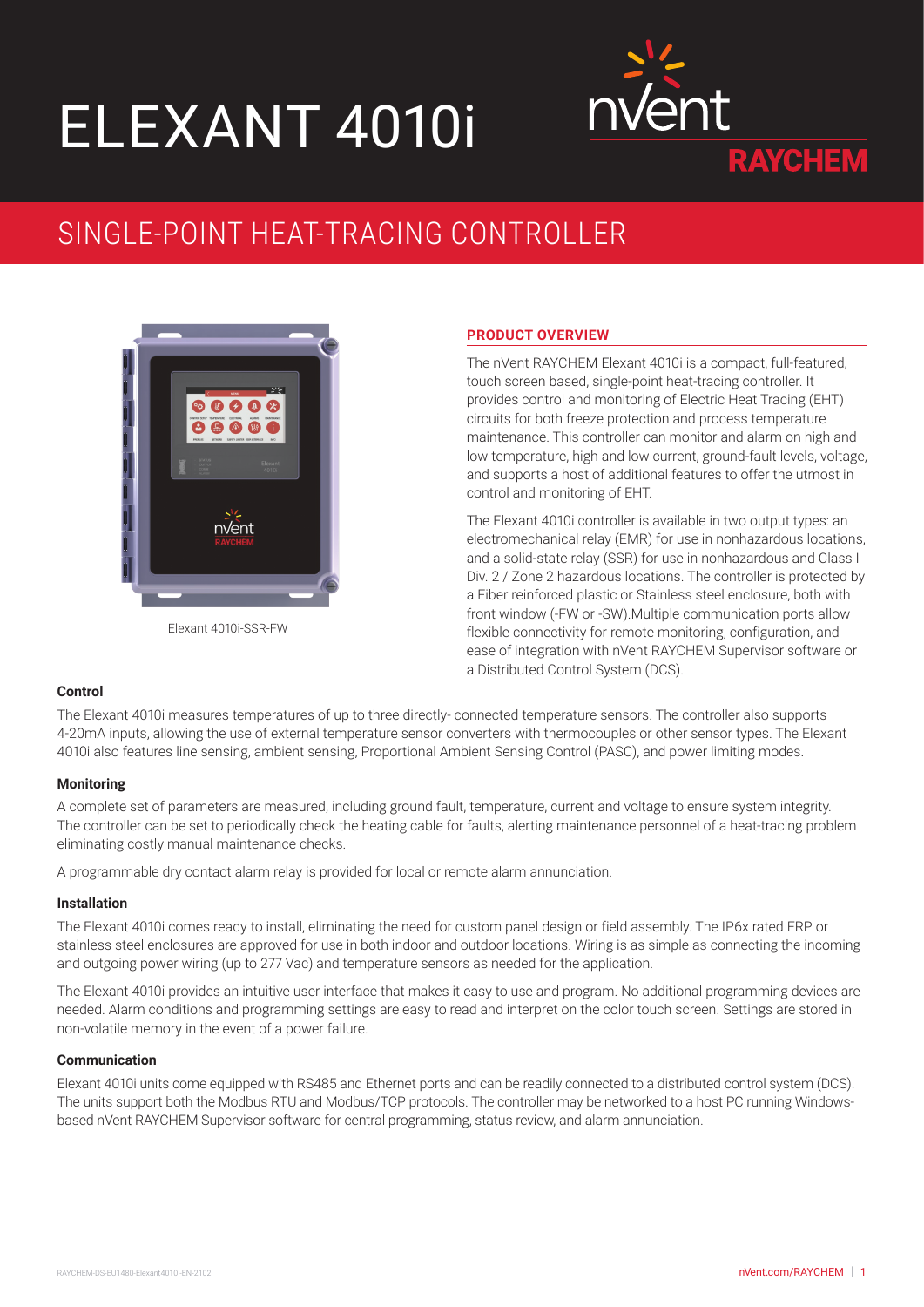#### **GENERAL**

| Area of Use                   | Nonhazardous locations (EMR versions)                                                                                                                                                                                                                                                                                                                                                                                                                    |  |  |  |
|-------------------------------|----------------------------------------------------------------------------------------------------------------------------------------------------------------------------------------------------------------------------------------------------------------------------------------------------------------------------------------------------------------------------------------------------------------------------------------------------------|--|--|--|
|                               | Nonhazardous and Class I, Division 2/Zone 2 hazardous locations (SSR versions)                                                                                                                                                                                                                                                                                                                                                                           |  |  |  |
| Approvals                     | <b>Hazardous locations</b><br><b>Non-Hazardous locations</b>                                                                                                                                                                                                                                                                                                                                                                                             |  |  |  |
|                               | Class I, Division 2, Group A,B,C,D T4 Type 4X<br>Enclosure Type 4X<br>IP64 (FW) IP66 (SW)<br>Class I, Zone 2, AEx nA nC [ia Ga] IIC T4 Gc<br>Ex ec nC [ia Ga] IIC T4 Gc<br>LISTED<br>IP64 (FW) IP66 (SW)<br><b>LISTED</b><br>E4905419<br><b>DEMKO 18 ATEX 2091 X</b><br>E498881<br>Proc. Cont. Eq.<br>Proc. Cont. Eq.<br>IECEx UL 18 .0098X<br>II3 (1) G Ex ec nC [ia Ga] IIC T4 Gc<br>Use in Haz. Loc.<br>(Associated Apparatus)<br>IP64 (FW) IP66 (SW) |  |  |  |
|                               | I.S Temperature Sensor Inputs (Optional)<br>$Um = 305VAC$<br><b>Associated Apparatus</b><br>$U_0 = 5.4V$<br>$Ca = 65uF$<br>$I_0 = 0.083A$<br>$La = 2mH$<br><b>Entity Parameters</b>                                                                                                                                                                                                                                                                      |  |  |  |
| Electromagnetic Compatibility | IEC 61326-1:2012 / EN 61326-1:2013                                                                                                                                                                                                                                                                                                                                                                                                                       |  |  |  |
| Supply voltage                | 100Vac to 277Vac, +/-10%, 50-60Hz                                                                                                                                                                                                                                                                                                                                                                                                                        |  |  |  |
| Internal power consumption    | < 24W                                                                                                                                                                                                                                                                                                                                                                                                                                                    |  |  |  |
| <b>ENVIRONMENTAL</b>          |                                                                                                                                                                                                                                                                                                                                                                                                                                                          |  |  |  |
| Protection                    | Type 4X, IP64 (FRP enclosure)                                                                                                                                                                                                                                                                                                                                                                                                                            |  |  |  |
|                               | Type 4X, IP66 (stainless steel enclosure)                                                                                                                                                                                                                                                                                                                                                                                                                |  |  |  |
| <b>Materials</b>              | Fiber-Reinforced Plastic (FRP) or stainless steel (SS304)                                                                                                                                                                                                                                                                                                                                                                                                |  |  |  |
| Ambient operating temperature | -40°C to 60°C (-40°F to 140°F)                                                                                                                                                                                                                                                                                                                                                                                                                           |  |  |  |
| Ambient storage temperature   | -55°C to 85°C (-67°F to 185°F)                                                                                                                                                                                                                                                                                                                                                                                                                           |  |  |  |
| Relative humidity             | 0% to 90%, noncondensing                                                                                                                                                                                                                                                                                                                                                                                                                                 |  |  |  |
| Environment                   | PD2, CAT III                                                                                                                                                                                                                                                                                                                                                                                                                                             |  |  |  |
| Max altitude                  | 2,000 m (6,562 ft)                                                                                                                                                                                                                                                                                                                                                                                                                                       |  |  |  |
| <b>CONTROL</b>                |                                                                                                                                                                                                                                                                                                                                                                                                                                                          |  |  |  |
| Relay Type                    | Double-pole, mechanical (EMR versions)                                                                                                                                                                                                                                                                                                                                                                                                                   |  |  |  |
|                               | Double-pole, solid-state (SSR versions)                                                                                                                                                                                                                                                                                                                                                                                                                  |  |  |  |
| Voltage, maximum              | 277Vac nominal, 50/60Hz                                                                                                                                                                                                                                                                                                                                                                                                                                  |  |  |  |
| Current, maximum              | 32A @ 40°C, de-rated to 24A @ 50°C and further de-rated to 16A @ 60°C (EMR)                                                                                                                                                                                                                                                                                                                                                                              |  |  |  |
|                               | 32A @ 40°C, de-rated to 24A @ 50°C and further de-rated to 16A @ 60°C (SSR)                                                                                                                                                                                                                                                                                                                                                                              |  |  |  |
| Control algorithms            | EMR: On/Off, PASC, always on, always off                                                                                                                                                                                                                                                                                                                                                                                                                 |  |  |  |
|                               | SSR: On/Off, proportional, PASC, always on, always off                                                                                                                                                                                                                                                                                                                                                                                                   |  |  |  |

Control Range  $-200^{\circ}$ C to 700°C (-328°F to 1292°F)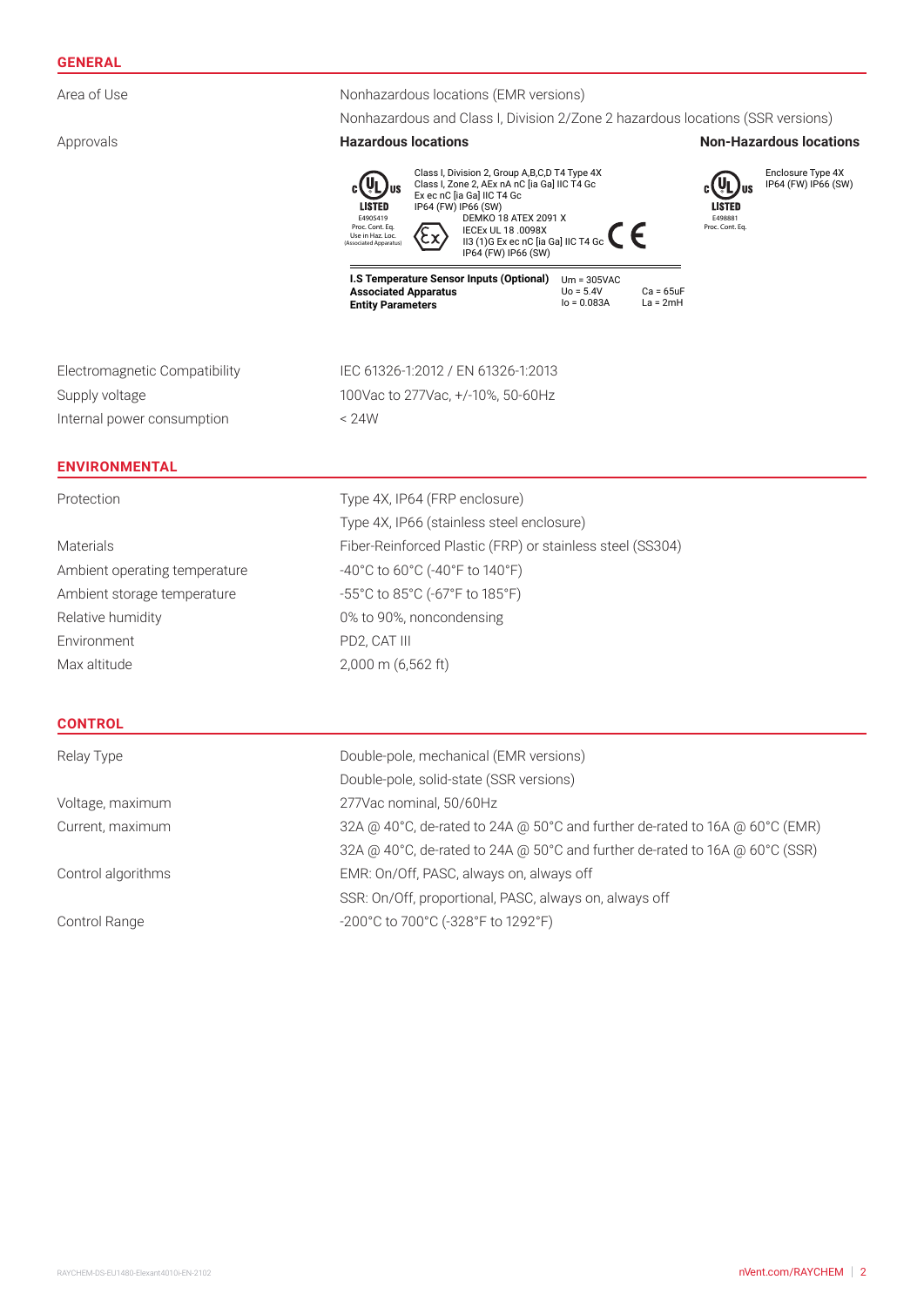### **TYPICAL ENCLOSURE DIMENSIONS ([INCHES] MM)**

#### **Elexant 4010i-EMR-SW**





**Elexant 4010i-EMR-FW**



**Elexant 4010i-SSR-SW**



**Elexant 4010i-SSR-FW**



#### **MOUNTING**

| FRP enclosure with EMR (EMR-FW) | Surface mounting with four holes on 152 mm x 278 mm (6.0 in x 10.9 in) centers |
|---------------------------------|--------------------------------------------------------------------------------|
|                                 | Hole diameter: 8 mm (0.3 in)                                                   |
| FRP enclosure with SSR (SSR-FW) | Surface mounting with four holes on 143 mm x 279 mm (5.6 in x 11.0 in) centers |
|                                 | Hole diameter: 8 mm (0.3 in)                                                   |
| SS enclosure with EMR (EMR-SW)  | Surface mounting with four holes on 152 mm x 279 mm (6.0 in x 11.0 in) centers |
|                                 | Hole diameter: 8 mm (0.3 in)                                                   |
| SS enclosure with SSR (SSR-SW)  | Surface mounting with four holes on 143 mm x 279 mm (5.6 in x 11.0 in) centers |
|                                 | Hole diameter: 8 mm (0.3 in)                                                   |
|                                 |                                                                                |
| <b>MANUTABINA</b>               |                                                                                |

#### **MONITORING**

| Temperature  |  |
|--------------|--|
| Ground fault |  |
| Current      |  |
|              |  |

Power limit range 8 W to 30 kW

Low alarm range  $-200^{\circ}$ C to 700°C (-328°F to 1292°F) or OFF High alarm range  $-200^{\circ}$ C to 700°C (-328°F to 1292°F) or OFF Alarm range 10mA to 500mA or OFF Trip range 10mA to 500mA or OFF Low alarm range 1.1 Current Low alarm range High alarm range 1000 and 1000 and 1000 and 1000 and 1000 and 1000 and 1000 and 1000 and 1000 and 1000 and 100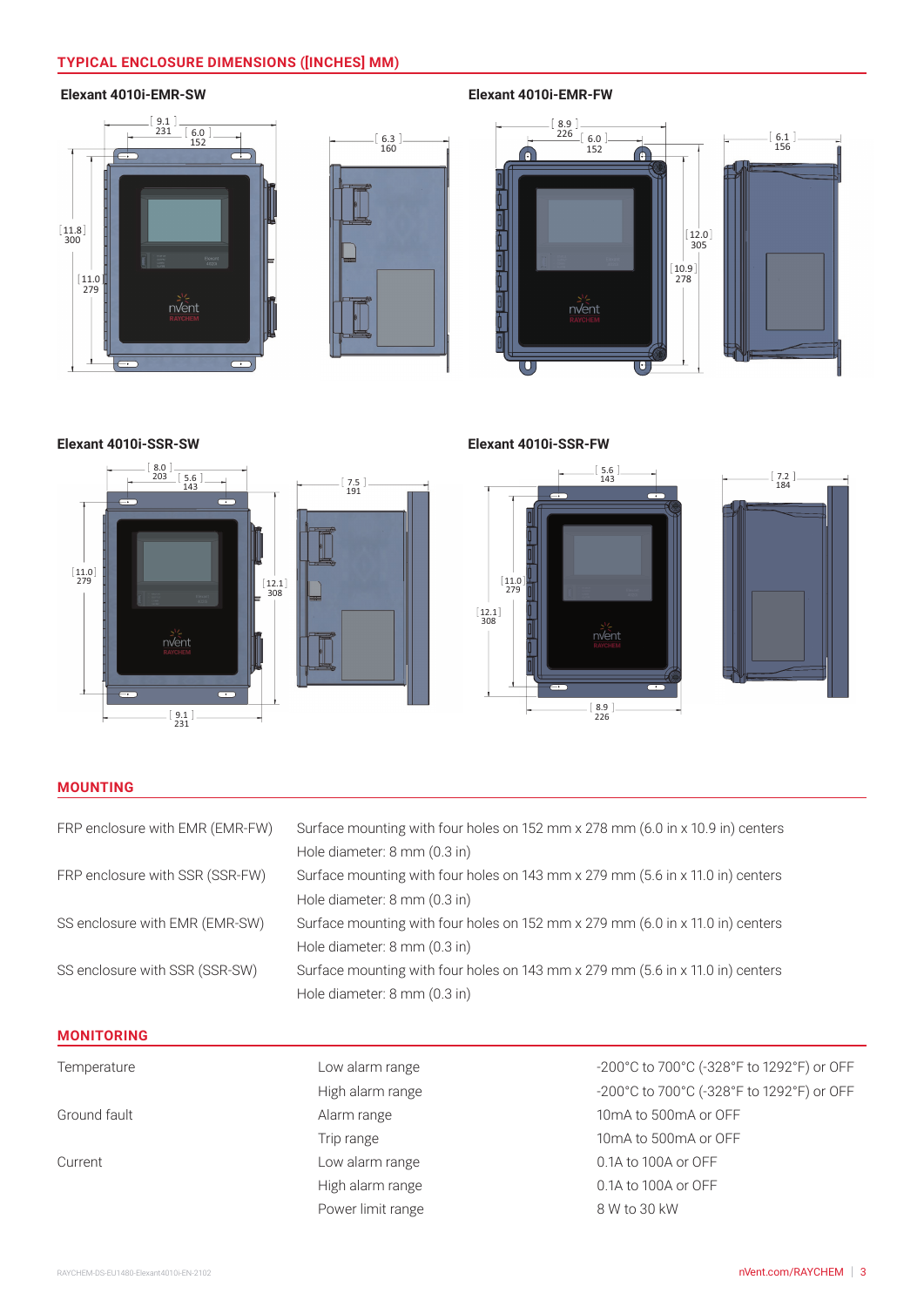| Voltage                                                    | Low alarm range                                                                       | 80Vac to 300Vac or OFF               |  |
|------------------------------------------------------------|---------------------------------------------------------------------------------------|--------------------------------------|--|
|                                                            | High alarm range                                                                      | 80Vac to 300Vac or OFF               |  |
| Resistance                                                 | Low resistance range                                                                  | 1% to 100% of deviation from nominal |  |
|                                                            | High resistance range                                                                 | 1% to 250% of deviation from nominal |  |
| Autocycle                                                  | Diagnostic test interval                                                              | 1 to 750 hours                       |  |
| <b>TEMPERATURE SENSOR INPUTS</b>                           |                                                                                       |                                      |  |
| Quantity                                                   | 3                                                                                     |                                      |  |
|                                                            | Each can be individually set to one of the types below.                               |                                      |  |
| <b>Types</b>                                               |                                                                                       |                                      |  |
| 3-wire, $\alpha$ =0.00385 ohms/ohm/°C<br>100Ω platinum RTD |                                                                                       |                                      |  |
|                                                            | -200°C to 700°C (-328°F to 1292°F), ± 1°C                                             |                                      |  |
|                                                            | Can be extended with a 3-conductor shielded cable of $20\Omega$ maximum per conductor |                                      |  |
| 1000 nickel iron RTD                                       | 2-wire, $\alpha$ =0.00599 ohms/ohm/°C                                                 |                                      |  |
|                                                            | -73°C to 350°C (-99°F to 662°F), ± 1°C                                                |                                      |  |
|                                                            | Can be extended with a 2-conductor shielded cable of $20\Omega$ maximum per conductor |                                      |  |
| 1000 nickel RTD<br>2-wire, α=0.00618 ohms/ohm/°C           |                                                                                       |                                      |  |
|                                                            | -70°C to 250°C (-94°F to 482°F), ± 1°C                                                |                                      |  |
|                                                            | Can be extended with a 2-conductor shielded cable of $20\Omega$ maximum per conductor |                                      |  |
| Thermocouple                                               | Requires external 4-20mA converter                                                    |                                      |  |
|                                                            | 4-20mA current loop, ±0.05mA, 24Vdc loop power                                        |                                      |  |

The Elexant 4010i-IS variants are equipped with intrinsic safety barriers at the RTD inputs.

#### **RTD Intrinsic Safety Associated Apparatus Entity Parameters**

| Uo (Maximum Output Voltage): 5.4V   | La (Maximum External Inductance): 2mH   |
|-------------------------------------|-----------------------------------------|
| lo (Maximum Output Current): 0.083A | Ca (Maximum External Capacitance): 65uF |
| Po (Maximum Output Power): 0.449W   |                                         |

|  | <b>DIGITAL INPUTS</b> |  |  |
|--|-----------------------|--|--|
|  |                       |  |  |
|  |                       |  |  |

| Quantity | Two multi-purpose inputs for connection to external dry (voltage free) contact or DC voltage |
|----------|----------------------------------------------------------------------------------------------|
|          | May be configured for Hand-Off-Auto (HOA) operation                                          |
| Rating   | 100 Ω max loop resistance or 5-24Vdc @ 1mA maximum                                           |

**OUTPUTS**

| Alarm Relay      | Form-C dry contact: 00Vac to 277Vac, 3A 50/60Hz                                 |
|------------------|---------------------------------------------------------------------------------|
| Auxiliary Output | 24Vdc, max load of 250mA @ 40 $^{\circ}$ C, de-rated to 165mA @ 60 $^{\circ}$ C |

| <b>CONFIGURATION</b> |  |  |  |
|----------------------|--|--|--|
|                      |  |  |  |

| Method                  | Touch screen display                                                                                                                                                                                          |
|-------------------------|---------------------------------------------------------------------------------------------------------------------------------------------------------------------------------------------------------------|
| Units                   | $^{\circ}$ F or $^{\circ}$ C                                                                                                                                                                                  |
| Idle display            | Sensor temperature, control temperature, heater current, voltage, power, alarm status                                                                                                                         |
| <b>LEDs</b>             | Status, heater on, alarm conditions, receive / transmit data                                                                                                                                                  |
| Memory                  | Nonvolatile, restored after power loss, checksum data checking                                                                                                                                                |
| Stored usage parameters | Minimum and maximum process temperature, maximum ground-fault current, minimum<br>and maximum voltage, maximum heater current, power accumulator, contactor cycle count,<br>total time in use, heater on time |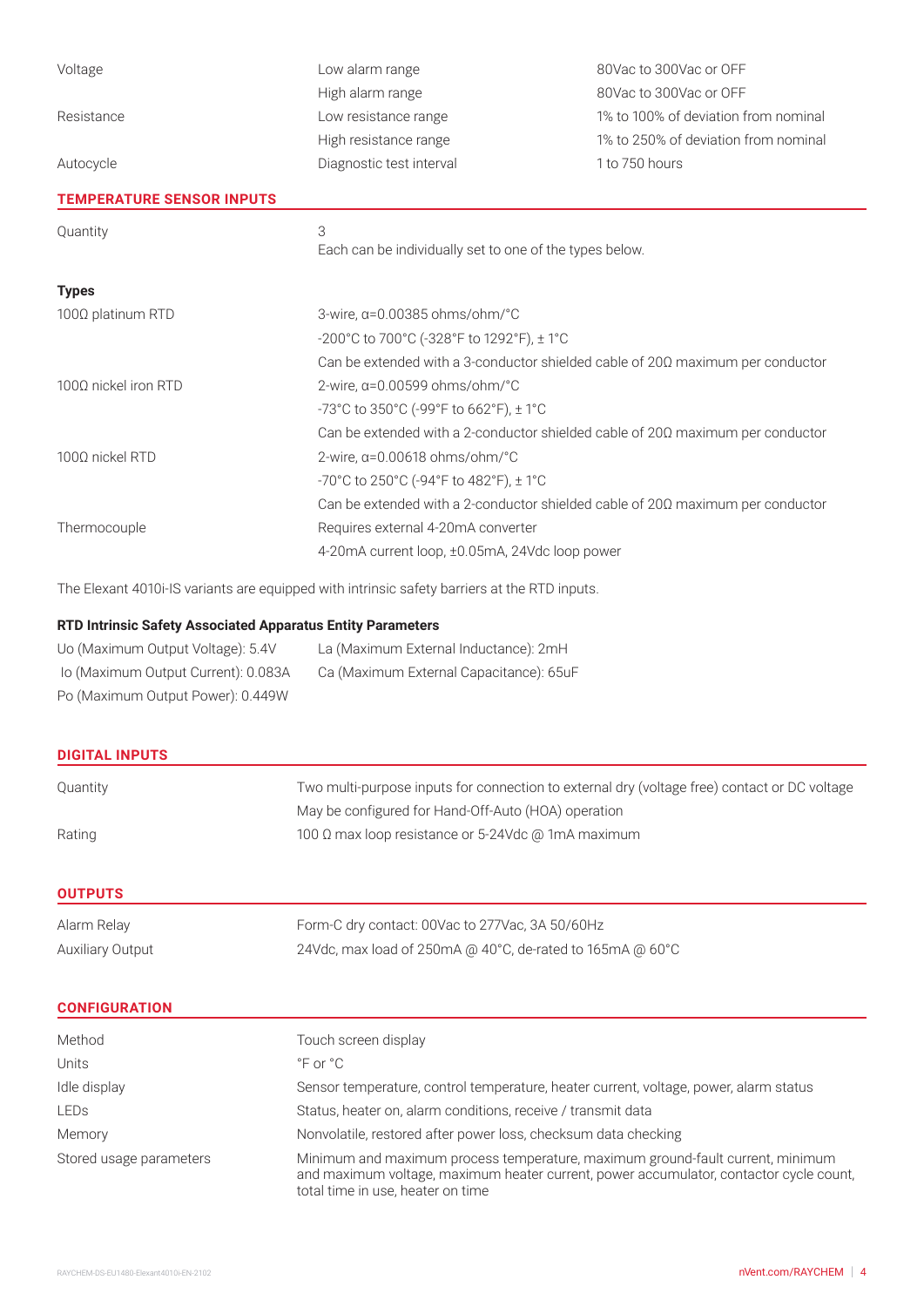| Low / high temperature, low / high current, low / high voltage, low / high resistance,<br>ground-fault alarm / trip, RTD failure, loss of programmed values, EMR or SSR failure,<br>equipment protection trip, attached device alarm, contactor lifetime exceeded |
|-------------------------------------------------------------------------------------------------------------------------------------------------------------------------------------------------------------------------------------------------------------------|
| Normal (solid on), flash (on & off), toggle (re-ring new alarms)                                                                                                                                                                                                  |
| EMR: On/Off, PASC, always on, always off                                                                                                                                                                                                                          |
| SSR: On/Off, proportional, PASC, always on, always off                                                                                                                                                                                                            |
| Ground fault trip, low / high temperature limit, Soft-Start features, (heat trace output limiting,<br>SSR overcurrent protection, circuit breaker nuisance trip prevention)                                                                                       |
| Up to 8 zones, with temperature failsafe and communication timeout (requires nVent<br>RAYCHEM Supervisor)                                                                                                                                                         |
| Built-in default setting profiles for common heat trace applications<br>Up to two additional user configurations can be saved and reloaded. Saved configurations<br>can be saved to, and loaded from, a USB thumb drive                                           |
| Automatic network configuration with DHCP, or static IP configuration                                                                                                                                                                                             |
| User updateable using a USB thumb drive                                                                                                                                                                                                                           |
| English, French, German, Spanish, Russian                                                                                                                                                                                                                         |
| Password protection, text tags / identifiers for controller and temperature sensors                                                                                                                                                                               |
|                                                                                                                                                                                                                                                                   |

#### **CONNECTION TERMINALS**

| Power supply input               | Screw terminals, $0.2 - 16.8$ mm <sup>2</sup> ( $24 - 5$ AWG)    |
|----------------------------------|------------------------------------------------------------------|
| Heating cable output             | Screw terminals, $0.2 - 16.8$ mm <sup>2</sup> (24 - 5 AWG)       |
| Torque range for screw terminals | $1.2 - 1.5$ Nm                                                   |
| Ground (Earth)                   | Three box lugs, $2.0 - 33.6$ mm <sup>2</sup> (14 - 2 AWG)        |
| Sensor / Other terminals         | Cage clamp terminals, $0.08 - 3.3$ mm <sup>2</sup> (28 - 12 AWG) |

#### **CABLE ENTRIES**

| Fiberglass enclosure      | $3 \times M16$<br>$2 \times M20$<br>$2 \times M25$ | for temperature sensors, 2 x stopping plugs and 1 x rain plug<br>For communication and/or alarm relay, all with stopping plugs<br>1 x gland (GL-55-M25), Ø 8-15 mm for power cable in<br>1 x rain plug for heat-tracing cable out |
|---------------------------|----------------------------------------------------|-----------------------------------------------------------------------------------------------------------------------------------------------------------------------------------------------------------------------------------|
| Stainless steel enclosure | $3 \times M16$<br>$2 \times M20$<br>$2 \times M25$ | for temperature sensors, 2 x stopping plugs and 1 x rain plug<br>For communication and/or alarm relay, all with stopping plugs<br>2 x rain plugs for power cable in and heat-tracing cable out                                    |

#### **COMMUNICATIONS**

| <b>RS-485</b> |                                |
|---------------|--------------------------------|
| Type          | 2-wire RS-485                  |
| Cable         | One shielded twisted pair      |
| Length        | 1,200 m (4,000 ft.) maximum    |
| Quantity      | Up to 247 devices per port     |
| Data Rate     | 9600, 19.2k, 38.4k, 57.6k baud |
| Parity        | None, even, odd                |
| Stop bits     | 0, 1, 2                        |
| Tx delay      | $0 - 5$ seconds                |
| Protocol      | Modbus RTU                     |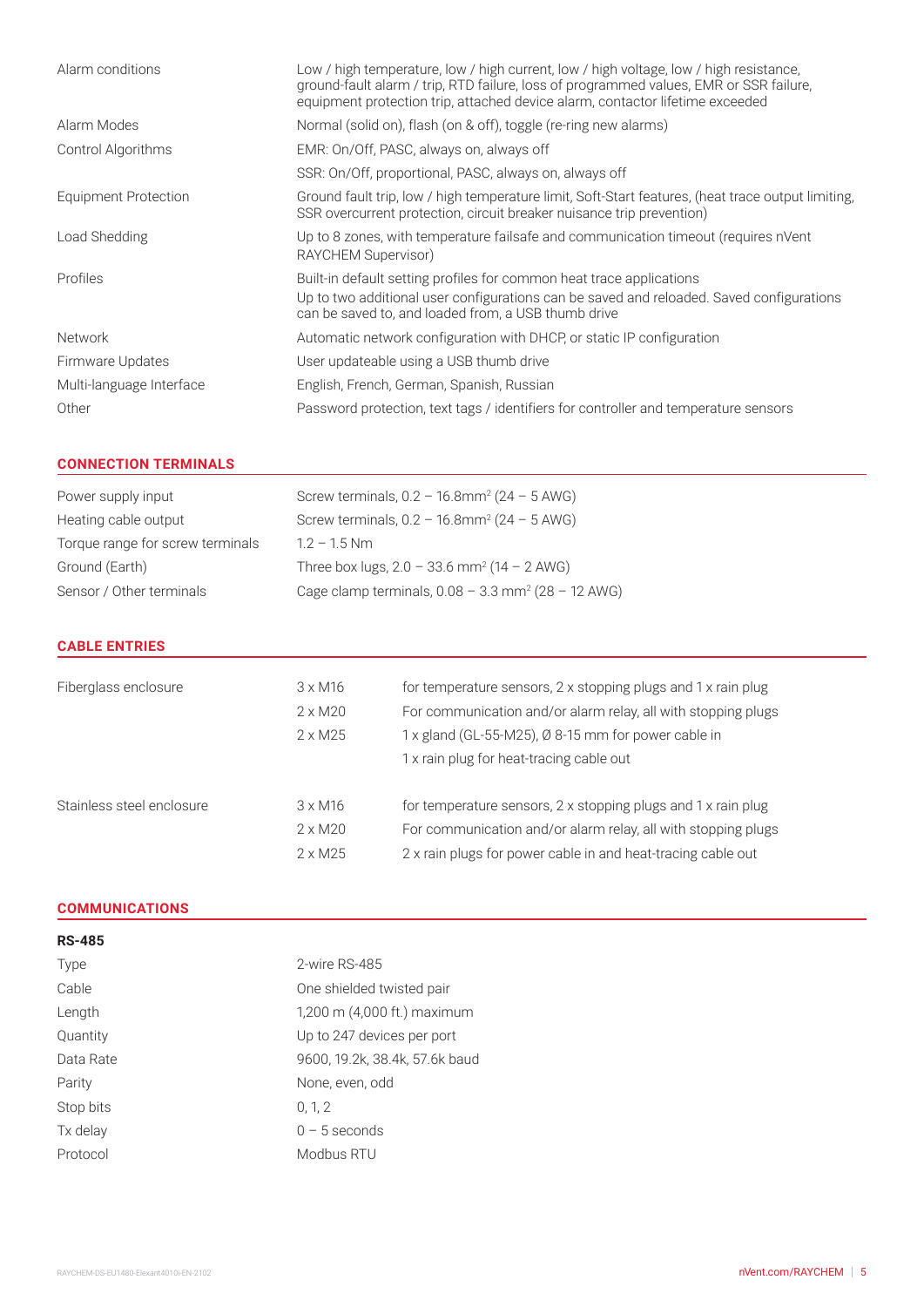#### **Ethernet**

| 10/100 Base-T        |
|----------------------|
| 100 m (328 ft) max   |
| 10 or 100 MB/s       |
| Modbus/TCP, DHCP     |
| Shielded 8-pin RJ-45 |
|                      |

#### **ORDERING DETAILS**

| <b>Description</b>                                                                                                                                                                                                                                          | <b>Catalog number</b>            | <b>Part number</b>        | Weight<br>(kg/lbs) |  |  |
|-------------------------------------------------------------------------------------------------------------------------------------------------------------------------------------------------------------------------------------------------------------|----------------------------------|---------------------------|--------------------|--|--|
| <b>Elexant 4010i controller</b> in an 20 cm x 25 cm <b>FRP</b> enclosure with<br>window. Controls a single circuit with a 2-pole electromechanical<br>relay (32A EMR). Includes <i>intrinsically safe</i> barriers on RTD inputs<br>with power cable gland. | 10380-009                        | 4010i-EMR-IS-FW<br>(EMEA) | 4.6/10.2           |  |  |
| (Approved for nonhazardous locations only. RTDs may be placed in Zone 0/Zone 1/Zone 2 locations)                                                                                                                                                            |                                  |                           |                    |  |  |
| Elexant 4010i controller in an 20 cm x 25 cm stainless steel<br>enclosure with window. Controls a single circuit with a 2-pole<br>electromechanical relay (32A EMR). Includes intrinsically safe<br>barriers on RTD inputs with power cable gland.          | 10380-011                        | 4010i-EMR-IS-SW<br>(EMEA) | 6.6/14.6           |  |  |
| (Approved for nonhazardous locations only. RTDs may be placed in Zone 0/Zone 1/Zone 2 locations)                                                                                                                                                            |                                  |                           |                    |  |  |
| <b>Elexant 4010i controller</b> in an 20 cm x 25 cm FRP enclosure with<br>window. Controls a single circuit with a 2-pole solid-state relay (32A<br>SSR). Includes <i>intrinsically safe</i> barriers on RTD inputs with power<br>cable gland.              | 10380-010                        | 4010i-SSR-IS-FW<br>(EMEA) | 6.6/14.6           |  |  |
| (Approved for Zone 2 hazardous locations. RTDs may be placed in Zone 0/Zone 1/Zone 2 locations)                                                                                                                                                             |                                  |                           |                    |  |  |
| Elexant 4010i controller in an 20 cm x 25 cm stainless steel<br>enclosure with window. Controls a single circuit with a 2-pole solid-<br>state relay (32A SSR). Includes <i>intrinsically safe</i> barriers on RTD<br>inputs with power cable gland.        | 10380-012                        | 4010i-SSR-IS-SW<br>(EMEA) | 8.6/19.0           |  |  |
| (Approved for Zone 2 hazardous locations. RTDs may be placed in Zone 0/Zone 1/Zone 2 locations)                                                                                                                                                             |                                  |                           |                    |  |  |
| <b>RTD Sensors</b>                                                                                                                                                                                                                                          |                                  |                           |                    |  |  |
| Temperature Sensor with 2m flexible cable and M16 gland, Pt100                                                                                                                                                                                              | MONI-<br>PT100-260/2             | 1244-006615               | 0.14/0.3           |  |  |
| Temperature Sensor with 5m flexible cable and M16 gland, Pt100                                                                                                                                                                                              | MONI-<br>PT100-260/5             | 1244-020817               | 0.35/0.8           |  |  |
| Temperature Sensor with 10m flexible cable and M16 gland, Pt100                                                                                                                                                                                             | MONI-<br>PT100-260/10            | 1244-020816               | 0.7/1.5            |  |  |
| Temperature Sensor with 2m MI Cable and Junction Box, Pt100, ATEX                                                                                                                                                                                           | MONI-PT100-EXE                   | 967094-000                | 0.5/1.1            |  |  |
| Temperature Sensor with 2m MI Cable and M16 gland, Pt100, ATEX                                                                                                                                                                                              | MONI-PT100-EXE-<br><b>SENSOR</b> | 529022-000                | 0.13/0.3           |  |  |

#### nVent RAYCHEM Supervisor Software **Available for download at www.nvent.com**